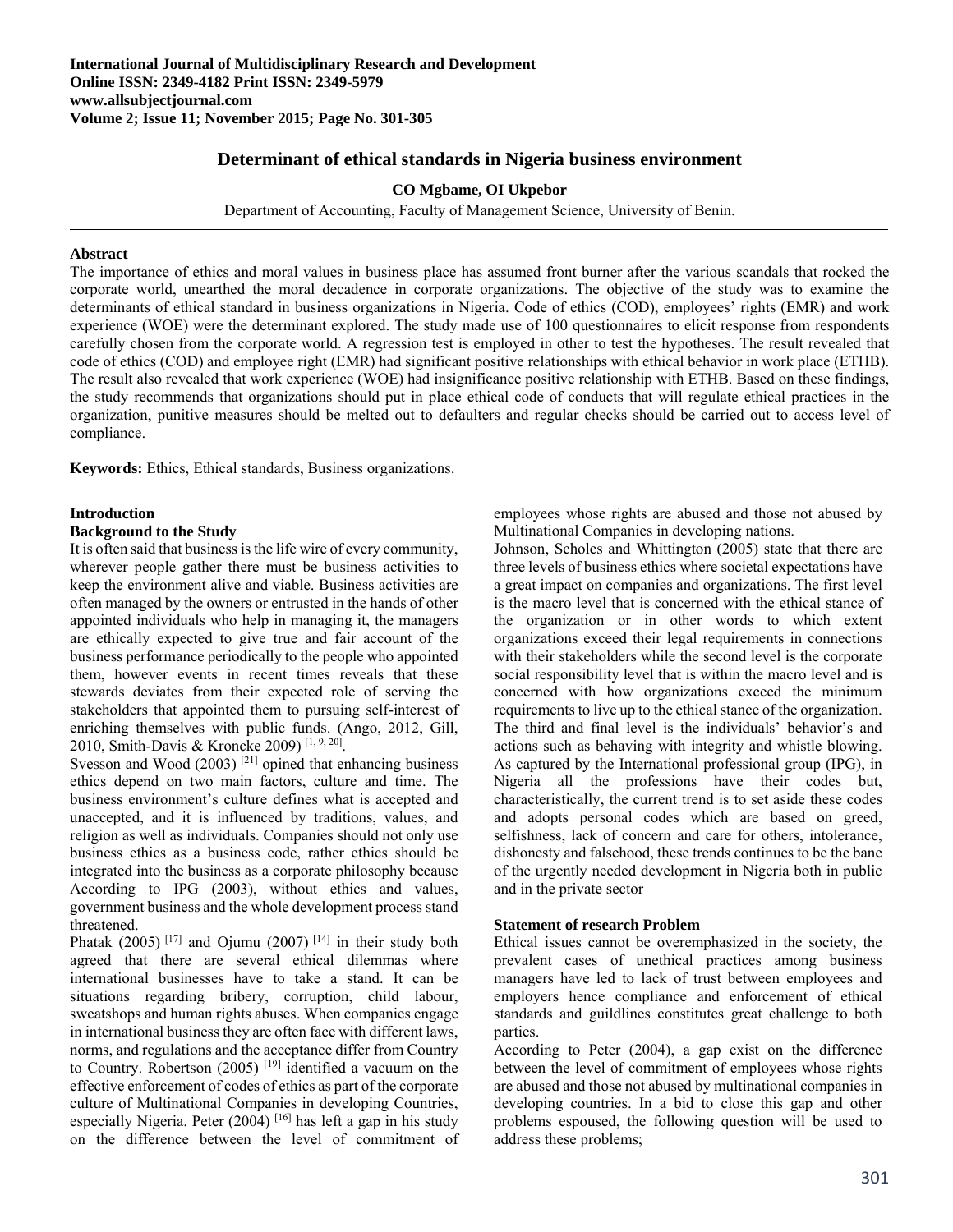- 1. What is the relationship between codes of ethics and ethical behaviours of employees?
- 2. What is the relationship between employees' rights and the level of employees' organizational commitment?
- 3. What is the relationship between work experience and unethical behaviour in an organization?

# **Research Objectives**

The major objective of this study is to find out the determinants of Ethical standard in Nigeria business environment while the specifics objectives are to;

- 1. Examine the relationship between codes of ethics and ethical behaviors of employees.
- 2. Examine the relationship between employees' rights and the level of employees' organizational commitment.
- 3. Examine the relationship between work experience and unethical behaviour in an organization.

# **Research Hypotheses**

The following null research hypotheses are formulated:

- 1. There is no significant relationship between code of ethics and ethical behaviours of employees.
- 2. There is no significant relationship between employees' rights and the level of employees' organizational commitment.
- 3. There is no significant relationship between work experience and unethical behaviour in an organization.

### **Scope of the Study**

The scope of this work is to find the determinant of ethical standards in business environment in Nigeria. This study will consider respondents who are staffs of financial institutions in Edo state for year

# **Literature Review**

# **Introduction**

The word ethics is the principle of morality, including both the science of the good and the nature of the right. It involves doing the right thing in the right manner. It is a system of moral principles or rules of behaviors. Ethics is the discipline dealing with what is good and bad and right and wrong or with moral duty and obligation. In the words of Hurn  $(2008)$  [10] ethics is considered as the study of ''human duty in its wider sense'', underlining the common thread of the recognition of obligation and acceptance of responsibility for how one's actions would impact on other people. When ethics are applied to a profession, it becomes the standard rule that governs or influences the behavior of members of the profession, Izedonmi (2008) [11]. When applied in an organization, it refers to the application and strict adherence to the use of laid down rules or principles of behavior Okafor (2006) [15] Ethics is about making choices that may not always feel good or seem like they benefit a person but, are the "right" choices to make. They are choices that are examples of "model citizens" and examples of the golden rules: don't hurt, don't steal, don't lie or one of the most famous, do unto others as you would want them to do to you. These are not catchy phrases, they are words of wisdom that any productive and responsible member of the society should strive to live by Curry  $(2004)$ <sup>[6]</sup>.

Part of understanding ethics is realizing that we are all capable of the best and worst ethics at any time. Therefore, step zero in one's ethics education begins with recognizing the inherently high ethical error rate in us all, appreciating the negative effect these errors can have on people, organizations, and ourselves, and making the prevention of these errors a priority in our personal and professional lives. Once this step is fully grasped, then the tools of ethical reasoning will come easily and benefit their users greatly. Ethics is a process of rational thinking aimed at establishing what value positions to hold and when to change them and requires the continuous realignment of value positions in accordance with ethical principles. In real ethics, we must be ready to adjust our thinking, positions and behavior to be ethical and to remain ethical over time. Hence*,* ethics demands a willingness to change Ethics Quality for Organizational Excellence (2006) [8].

# **Conceptual Frame Work**

Rashid, Sambasivan and Rahman (2004) investigated whether organizational culture has an impact on attitudes towards organizational change in Malaysia. The researchers used a structured, self-administered questionnaire and found that there is association between organizational culture and the affective, cognitive and behavioral tendency of attitudes towards change. Different types of Culture had different levels of acceptance towards organizational change meaning some cultures facilitate the acceptance of change more readily than others.

Wrongdoing literary define as improper behavior or action, Under the Policy, The act of reporting wrong doing refers to: A violation of any law or regulation, Misuse of public funds or assets, Gross mismanagement, A substantial and specific danger to the life, health and safety of individuals or the environment and reprisal resulting from good faith disclosures of wrongdoing.

In research conducted by Smith (2006), it was found that the creation and use of the corporate code of ethics had provided the companies with an avenue to declare publicly their commitment to good ethics, by ensuring compliance but did not look at the larger issues of right or wrong. In today's competitive business environment, a corporate code of ethics should serve as the foundation upon which employees make decisions based on honesty, integrity, confidence and trust. A written code of ethics provides employees with an understanding and knowledge of what their organizations expect from them in terms of responsibilities and behavior. A code of ethics reflects corporation standards and establishes realistic modes of behavior that applies to everyone in the company, from the board of directors to the newest employee. A code of ethics may be considered as the manifestation of a company's ethical measures, or at least of a company's intentions or commitment to act ethically.

Even though codes of ethics are nowadays widely used and discussed, there is not an existing commonly agreed upon definition of what precisely constitutes a code.

As such, codes are used to establish a baseline for action within the corporation. According to Mathews (1990), corporations and their executives use written codes of ethics to demonstrate: (1) social responsibility, (2) a corporate culture that promotes anti-criminal behaviour patterns, and (3) the possibility of selfregulation. However, even if codes do provide a potential form of self-regulation, most research has shown that the relationship between codes of ethics and behaviour is minimal, (Mathews 1990, Donaldson 1992, Carasco & Singh 2003). This has naturally roused much discussion about whether codes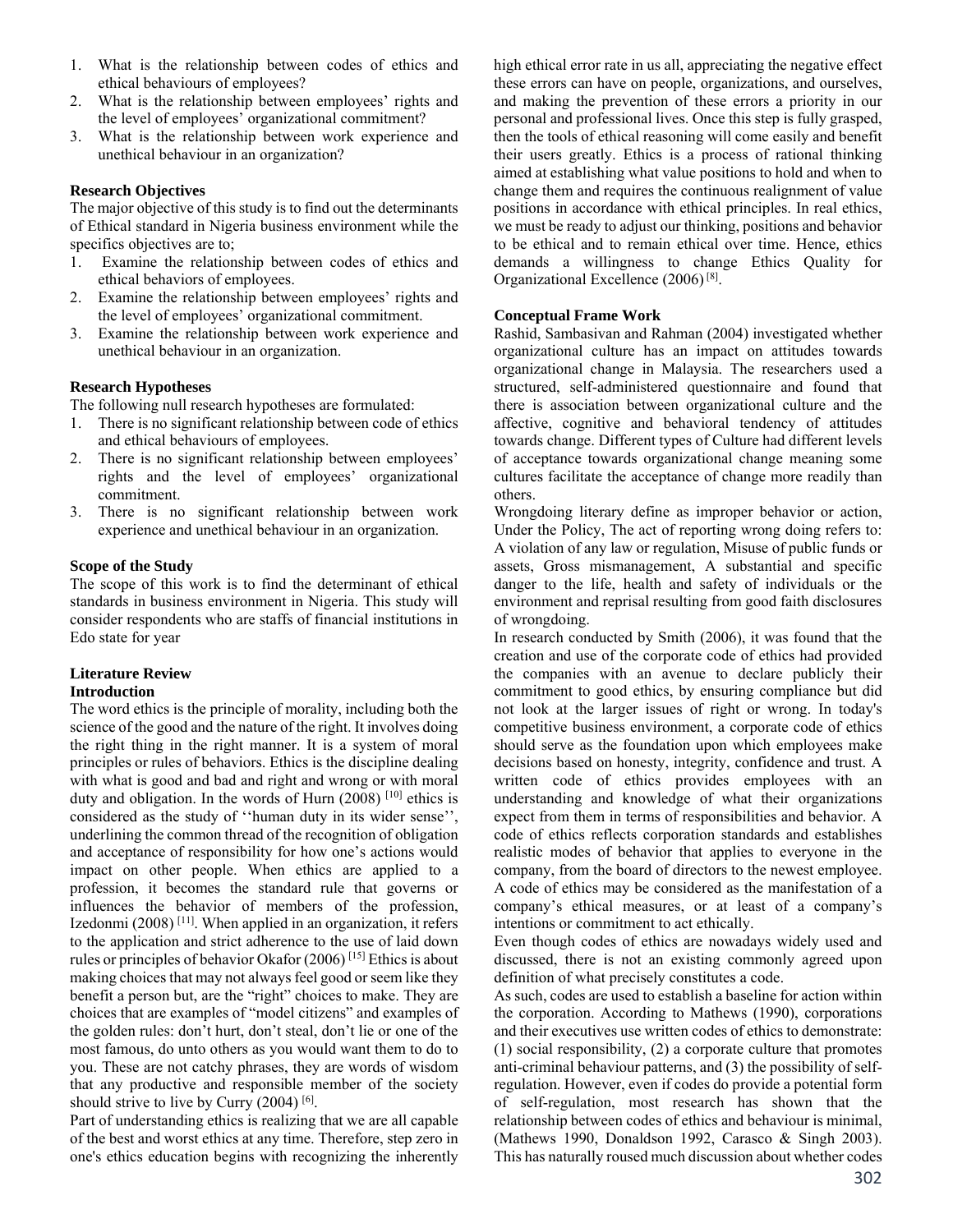of ethics are merely window-dressing and a public relations activity rather than an indication of real intentions to put the made commitments into practice.

However, there is also some research arguing that codes of ethics do not typically stand in isolation but are associated with a greater attention to ethical issues than is found in companies without codes (Guillén, 2002). To evaluate the degree of commitment to ethical and responsible behaviour, one has to look at the reasons and aims that companies have for using codes of ethics. It feels reasonable to assume that deeply internalized values, such as moral considerations, behind codes of ethics tend to lead to high commitment whereas developing codes of ethics for superficial reasons, such as for the sake of public pressure or company image, most probably leads to low commitment. Business ethics researchers have traditionally treated companies as moral actors, assuming thus moral reasons behind codes of ethics and not really questioning the implementation of the pronounced intentions. This view is, however impugned by increasingly many people, as different kinds of revelations about company reality tend to suggest the opposite to be closer the truth. A code of ethics should also outline behavior's that would allow the business to display these characteristics. Peterson (2003) mentions that from the employee's point of view, an ethical conflict usually occurs when employees feel pressured by their co-workers or supervisors.

### **Motivation relating to self-conception**

Self-conception may interact with motivation in at least two separable ways. One concerns the impact of the relatively stable core personality traits and the other the more volatile and context-relevant features of the self. The first alternative has been the focus of studies concerned with virtue ethics and the so called ethical identity. Several studies on moral motivation in accounting have adopted the virtue ethics framework (Minz, 1995; Thorne, 1998; Armstrong, Ketz, & Owsen, 2003 [3]; Libby & Thorne, 2007)  $[13]$ . According to this framework the character traits of a person are treated as stabile determinants of moral motivation over time and across contexts. The cited research has followed the description of virtue ethics as presented by Pincoffs (1986) [18]. Other research has dominion in applied psychology, of which some studies have developed and tested a similar concept 'ethical identity' as a definition of various virtues that the individual level identity may adopt as self-descriptive. Moral identity has been defined as the moral aspect of one's self (Bergman, 2002) [4].

The moral identity is a self-regulatory mechanism that motivates moral behavior (Blasi, 1984; Damon & Hart, 1992). The impact of the moral identity on motivation is explained by the self-consistency motive according to which a strong ethical identity compels the individual to act morally (Colby and Damon, 1992)<sup>[5]</sup>. Aquino and Reed  $(2002)$ <sup>[2]</sup> have demonstrated relationships between ethical identity and several moral behaviors such as self-reported volunteering and willingness to minimize harm.

These relatively stable core personality traits differ quite from the situation-driven, context-sensitive, and highly dynamic social identities that are associated with group membership and other social entities, such as the profession, to which the attention of the present study is directed. According to the

discussion above about the context-driven activation of fractions of the self, identities or working self-concepts (WSC), the self-concept approach offers a conceptualization that takes into account context variation and other dynamics (Kihlstrom & Klein, 1994) <sup>[12]</sup>. In this context a professional accountant would typically be under the influence of a professional identity during his/her work. An attempt to improve the accountant's ethicality through improvements of cognitive structures would thus primarily concern the professional identity that the particular individual holds.

#### **Methodology**

The research design adopted in this study is the survey research design as it enables the researcher elicit responses from respondents. The population of the study comprises of all money deposit banks in Edo state. A sample of eighty (80) respondents were used from five (5) randomly selected banks staffs in Benin city, Edo state. The study used primary data, which was collected through self-administered questionnaire. The data was analyzed using the ordinary least square (OLS) regression method in other to arrive at a more desired result.

#### **Model Specification**

The econometric model employed in this study is a multiple regression model. Our model is designed to measure the relations between ethical behaviour (dependent) and determinants (independent) of ethical behaviour in business organizations in Nigeria. The model set out in this study is neither adopted nor modified from any other study and is purposively developed for this study. Consequently, the model is express below in functional and empirical form:

 $ETHB = f ( COD, EMR and WOE)$ 

ETHB =  $\beta_0$  +  $\beta_1$ COD +  $\beta_2$ EMR +  $\beta_3$ WOE +  $\varepsilon_i$ Where:

ETHEB = Ethical Behaviour,

COD= Code of Ethics

EMR= Employee Right

- WOE= Work Experience,
- β0, β1, β2, β3, = coefficients
- $\varepsilon_i$  = error terms.

The appriori expectation of the model is  $\beta_0 > 0$ ;  $\beta_1 > 0$ ,  $\beta_2 > 0$ ;  $\beta_3 >$  $\theta$ 

The study used a simple regression technique, ordinary least square (OLS) for data estimation and analysis. In the course of analysis, we conducted descriptive statistics, correlation analysis, pooled regression analysis. These were done with the aid of E view 7 econometrics software.

### **Data Presentation and Analysis**

In this Section, we perform the presentation and analysis of the data used for the empirical evaluation of the study. The analysis involves the use of econometric methods in order to provide a rich background for the investigation. The statistical tools employed are the descriptive statistics and correlation analysis. The descriptive statistics are used to provide the initial characterization of the data. The econometric analysis extends the statistical analysis with the goal of performing the empirical analysis and obtaining estimated coefficients which are valid enough to test the hypotheses in the study.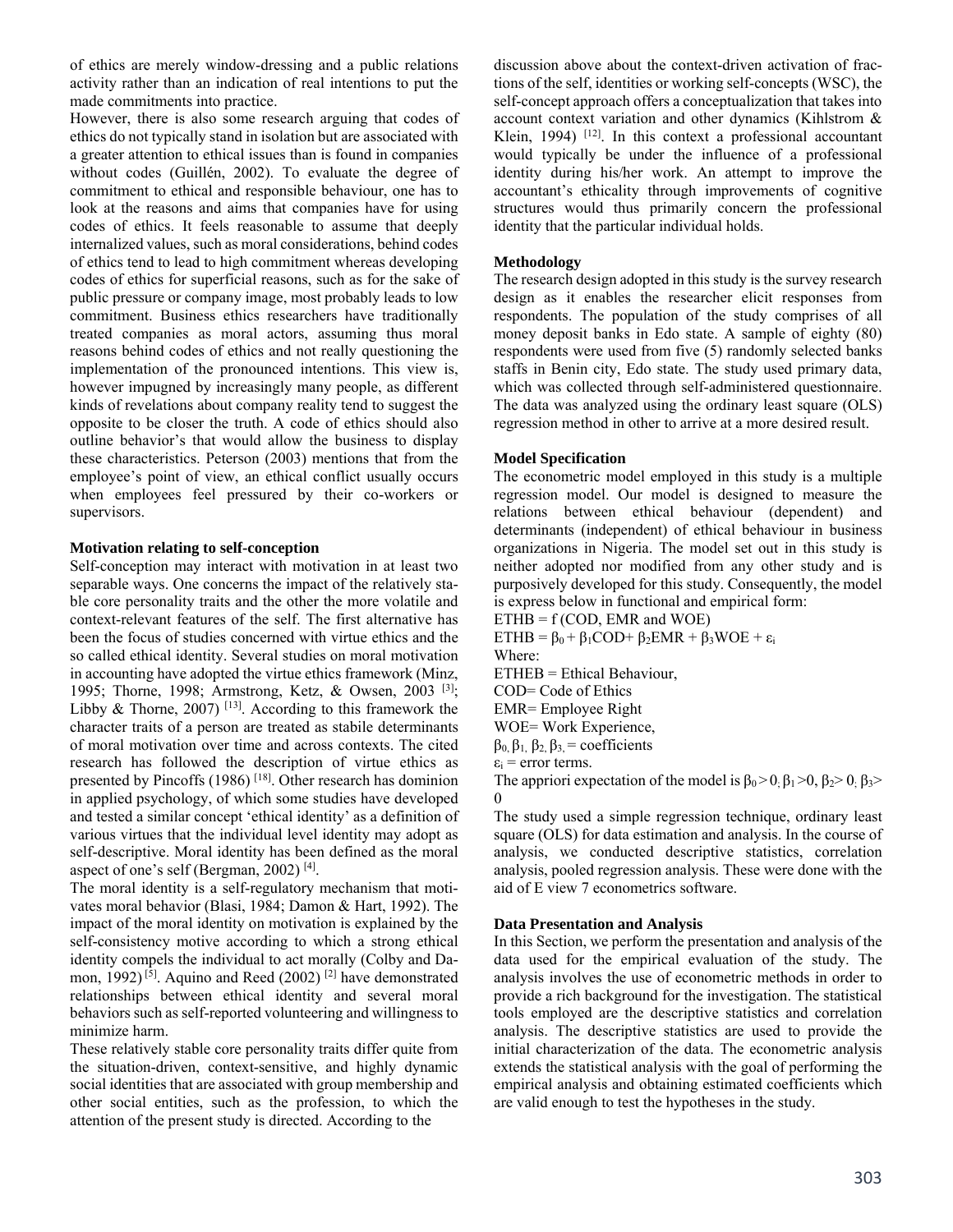**Table 1:** Descriptive Statistics of variables

|              | <b>ETHB</b> | $\bf{COD}$ | <b>EMR</b> | <b>WOE</b> |
|--------------|-------------|------------|------------|------------|
| Mean         | 28.36       | 13.97      | 16.68      | 12.09      |
| Median       | 28          | 14         | 17         | 12         |
| Maximum      | 35          | 19         | 20         | 18         |
| Minimum      | 16          |            | 10         |            |
| Jarque-Bera  | 14.97       | 20.66      | 8.26       | 0.05       |
| Probability  | 0.00        | 0.00       | 0.02       | 0.98       |
| Observations | 100         | 100        | 100        | 100        |

**Source:** Researcher's Compilation (2015)

The results of the descriptive statistics of variables are reported in table 1 above. The results showed that the average percentage for ETHB for the sampled opinion extracted is approximately 28.36%. But the maximum and minimum percentages for ETHB are respectively 35% and 16%. This maximum statistics is expected since the highest point on our research instrument is 35 point. The percentage values for perception of COD are 13.97%, 19% and 6% for average, maximum and minimum respectively. The next information is EMR. It registers a mean value of 16.68% while its minimum and maximum values are 10% and 20% respectively. The implication of this data is that EMR certainly affect ETHB. Once again, on our descriptive statistics information, we present data on WOE. Its mean value is 12.09% while its maximum and minimum values are 18% and 6% respectively. Aside the mean values, the Jarque Bera statistics and all the associated probabilities indicated that the distribution of the variables assumes a normal shape.

# **Correlation Matrix**

In an attempt to explore the relationship between variables used in the study, we carried out correlation analysis using Pearson product moment correlation method. The results are presented in the table below.

| <b>Correlation</b> |             |            |             |            |
|--------------------|-------------|------------|-------------|------------|
| t-Statistic        |             |            |             |            |
| <b>Probability</b> | <b>ETHB</b> | $\bf{COD}$ | <b>EMR</b>  | <b>WOE</b> |
| <b>ETHB</b>        | 1.000000    |            |             |            |
|                    |             |            |             |            |
|                    |             |            |             |            |
| $\rm{COD}$         | 0.104553    | 1.000000   |             |            |
|                    | 1.460497    |            |             |            |
|                    | 0.1458      |            |             |            |
| <b>EMR</b>         | 0.683744    | 0.104696   | 1.000000    |            |
|                    | 13.01712    | 1.462521   |             |            |
|                    | 0.0000      | 0.1452     |             |            |
| <b>WOE</b>         | 0.041600    | 0.111036   | $-0.053479$ | 1.000000   |
|                    | 0.578427    | 1.552166   | $-0.744019$ |            |
|                    | 0.5637      | 0.1223     | 0.4578      |            |

**Table 2:** Correlation Matrix

**Source:** Researcher's Compilation (2015)

The table 2 above shows the relationship of how the variable relate to one another in the sampled data gathered through the research instrument. The table shows that the co-efficient of correlation of a variable with respect to itself is 1.000. This indicates that there exists a perfect correlation between a variable with respect to itself. The result also showed that there exist a high positive relationship between COD, EMR and WOE with ETHB. This means that the strength of relationship

between the variables are quite strong. The statistical implication of this is that COD, EMR, and WOE had significant relationships with ETHB since it had p-values >0.05 with P-value is less than the 5% level of significance.

| <b>Table 3:</b> Estimation of variables |
|-----------------------------------------|
|-----------------------------------------|

| <b>Dependent Variable: ETHB</b>           |                                                              |                       |                          |          |  |  |  |
|-------------------------------------------|--------------------------------------------------------------|-----------------------|--------------------------|----------|--|--|--|
| <b>Variable</b>                           | Coefficient                                                  | Std.<br><b>Error</b>  | $t-$<br><b>Statistic</b> | Prob.    |  |  |  |
| C                                         | 11.23661                                                     | 1.708098              | 6.578432                 | 0.0000   |  |  |  |
| <b>COD</b>                                | 0.623867                                                     | 0.071656              | 0.333082                 | 0.0394   |  |  |  |
| <b>EMR</b>                                | 0.370782                                                     | 0.073942              | 11.77650                 | 0.0000   |  |  |  |
| WOE                                       | 0.185530                                                     | 0.066147              | 1.293035                 | 0.1976   |  |  |  |
| R-squared                                 | 0.877412                                                     | Mean dependent var    |                          | 28.36410 |  |  |  |
| Adjusted R-<br>squared                    | 0.866410                                                     | S.D. dependent var    |                          | 3.024938 |  |  |  |
| S.E. of<br>regression                     | 2.209635                                                     | Akaike info criterion |                          | 4.448838 |  |  |  |
| Sum squared<br>reside                     | 927.6722                                                     | Schwarz criterion     |                          | 4.532761 |  |  |  |
| Log<br>likelihood                         | $-428.7617$                                                  | Hannan-Ouinn criter.  |                          | 4.482817 |  |  |  |
| F-statistic                               | 2.39371                                                      | Durbin-Watson stat    |                          | 1.744747 |  |  |  |
| $Prob(F -$<br>statistic)<br>$\sim$ $\sim$ | 0.000000<br>$1 \ldots 2 \ldots 1 \ldots 1 \ldots 1 \ldots 1$ |                       |                          |          |  |  |  |

**Source:** Researcher's Compilation (2015)

From the pooled ordinary least square (OLS) regression result above, it was observed that, code of ethics (COD), employee right (EMR), and work experience (WOE), were able to explain about 87% of the total variation in ethical behavior in work place (ETHB) while about 13% of the systematic variations in ETHB were left unexplained by the model. This means that our explanatory variables accounted fairly for the changes in ETHB among our sampled opinion.

On the basis of the overall statistical significance of the model as shown by F-statistics it was observed that the model was statistically significant since the calculated F-value of 2.39 is greater than the critical F-value at 5% level of significance. This means that the overall model is statistically significant. The Durbin Watson with a value of 1.74 indicates the absence of first order autocorrelation in the model.

The result revealed that code of ethics (COD) and employee right (EMR), had significant positive relationships with ethical behavior in work place (ETHB) since their probability values of 3.94% and 1% respectively were greater than the absolute critical t-values at 5% level of significance. The result also revealed that work experience (WOE) had insignificance positive relationship with ETHB on the basis of its probability value of 19.76%. The result also showed that COD and EMR agree with the *a* priori expectation in our model. But WOE failed to agree with apriori expectation of our model.

# **Conclusion and recommendations**

The need for high ethical standard have been argued by several scholars, It is argued that organization with high ethical values attract better investors and also have good corporate image. Most of the corporate scandal witnessed all over the world could be traced to lack of high ethical standard in such organizations, hence the need for this study. The study examined the determinants of ethical standards in Nigeria Business environment. It made use of questionnaire to elicit response from respondents. The study revealed that code of